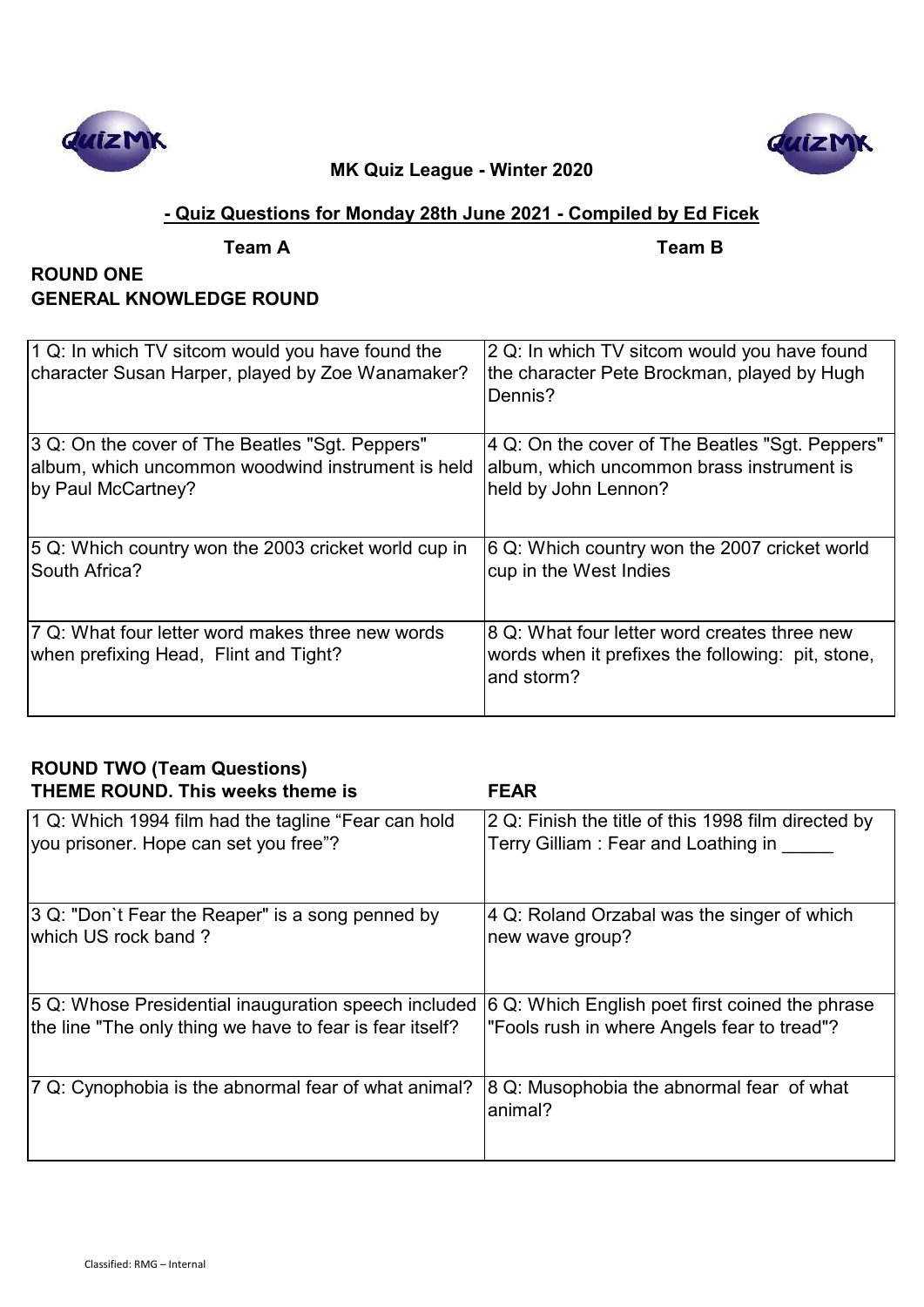



### **- Quiz Questions for Monday 28th June 2021 - Compiled by Ed Ficek**

**ROUND THREE** 

**Team A Team B**

**INDIVIDUALS CHOICE ROUND - QM - READ CATEGORIES OUT TO PLAYERS TO BE CHOSEN**

#### **The Categories are:-**

| 1 & 2 NHL Ice Hockey                                                                                                                                   | 3 & 4 Royal Statues                                                                         |
|--------------------------------------------------------------------------------------------------------------------------------------------------------|---------------------------------------------------------------------------------------------|
| 5 & 6 TV                                                                                                                                               | <b>7 &amp; 8 Food</b>                                                                       |
| 1 Q: Which bird is used as the nickname for the NHL                                                                                                    | 2 Q: Which bird is used as the nickname for the NHL                                         |
| Ice Hockey team in Pittsburgh?                                                                                                                         | Ice Hockey team in Anaheim?                                                                 |
| 3 Q: An equestrian bronze statue of which Hanoverian                                                                                                   | 4 Q: A statute of which Hanoverian King stands in                                           |
| King stands in London's Trafalgar Square?                                                                                                              | Greenwich by the National Maritime museum?                                                  |
| 5 Q: Who starred as Carrie Bradshaw in the TV series                                                                                                   | 6 Q: Who starred as Samantha Jones in the TV series                                         |
| "Sex in the City"?                                                                                                                                     | "Sex in the City"?                                                                          |
| 7 Q: What distinct food is made from pork or beef blood,<br>with pork fat or beef suet, and a cereal, usually oatmeal,<br>oat groats or barley groats? | 8 Q: The traditional pudding of strawberries, meringue<br>and whipped cream is called what? |

# **ROUND FOUR**

| <b>THEME ROUND. This weeks theme is</b>                                                                                          | <b>BROWN</b>                                                               |
|----------------------------------------------------------------------------------------------------------------------------------|----------------------------------------------------------------------------|
| 1 Q: In which children's TV programme will you find Dr                                                                           | 2 Q: Dr Emmett Brown was a character in which series                       |
| Brown Bear?                                                                                                                      | of films?                                                                  |
| 3 Q: Normally author of conspiracy novels, in 2020 Dan<br>Brown released his first childrens picture book what was<br>the title? | 4 Q: Who wrote the books featuring the amateur<br>Idetective Father Brown? |
| 5 Q: Which US department store is famous for its Big,                                                                            | 6 Q: The theme tune "Sweet Georgia Brown" is                               |
| Medium and Small Brown Bags?                                                                                                     | famously used by which US basketball team?                                 |
| 7 Q: How many points is the Brown ball worth when                                                                                | 8 Q: June Brown played the role of which character in                      |
| potted in Snooker?                                                                                                               | the TV Soap Eastenders?                                                    |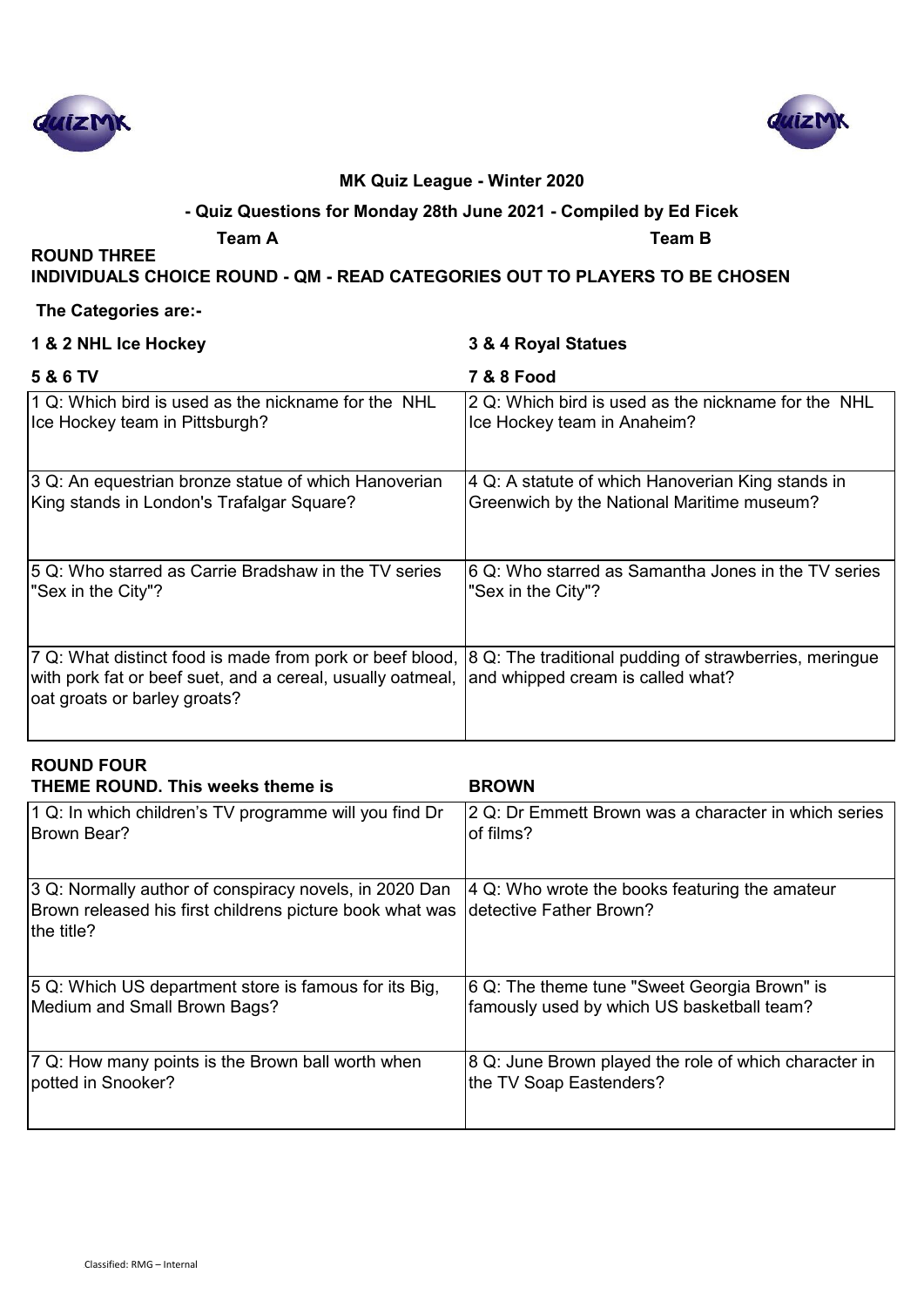

## **- Quiz Questions for Monday 28th June 2021 - Compiled by Ed Ficek**

#### **Team A Team B**

### **ROUND FIVE (Team Questions)**

### **PICK A LETTER. Surnames only for individuals : All Letters are "S"**

| 1 Q: A Royal courtier who assisted the Monarch at his<br>or her toilet was known as the Groom of the<br>$\ldots$ .what? | 2 Q: What animal forms the principal diet of the<br>secretary bird? |
|-------------------------------------------------------------------------------------------------------------------------|---------------------------------------------------------------------|
| 3 Q: Celine Dion won the Eurovision Song Contest in                                                                     | 4 Q: Which singer/composer founded the                              |
| 1988 representing which country?                                                                                        | <b>Rainforest Foundation Trust in 1987?</b>                         |
| 5 Q: Which US singer/songwriter won the Global Icon                                                                     | 6 Q: For what does the S stand in the UK                            |
| Award at the 2021 Brits?                                                                                                | Government executive office ONS?                                    |
| 7 Q: Which city is the fourth largest in Norway and is                                                                  | 8 Q: The game Mah Jong takes its name from the                      |
| known as the oil capital of Norway?                                                                                     | Chinese for which small bird?                                       |

#### **HALF TIME!**

#### **ROUND SIX ( TEAM QUESTIONS )**

#### **BLOCKBUSTERS ROUND: The Letters will be given in the question**

| 1 Q: With letters "PM" - Austin Richard Post is an<br>American rapper, singer, songwriter, record producer,<br>and actor and is known by what name? | 2 Q: In science terms what do the letters KWH<br>lrefer to?                                                               |
|-----------------------------------------------------------------------------------------------------------------------------------------------------|---------------------------------------------------------------------------------------------------------------------------|
| 3 Q: With letters "GI" - According to the traditional<br>proverb, what is the "Road to Hell paved with"?                                            | 4 Q: With letters "TGI" - In the title of a BBC2 TV<br>programme, how are Antonio Carluccio and<br>Genaro Contaldo known? |
| 5 Q: With letters "RP" - What is the name of the tiger                                                                                              | 6 Q: The major UK/European mobile network corp                                                                            |
| lin novel and film "The Life of PI"?                                                                                                                | EE was originally branded?                                                                                                |
| 7 Q: In mobile phones what does the acronym SIM                                                                                                     | 8 Q: Which Lloyd-Webber musical with letters                                                                              |
| stand for?                                                                                                                                          | "WDTW" was based on a 1961 Hayley Mills film?                                                                             |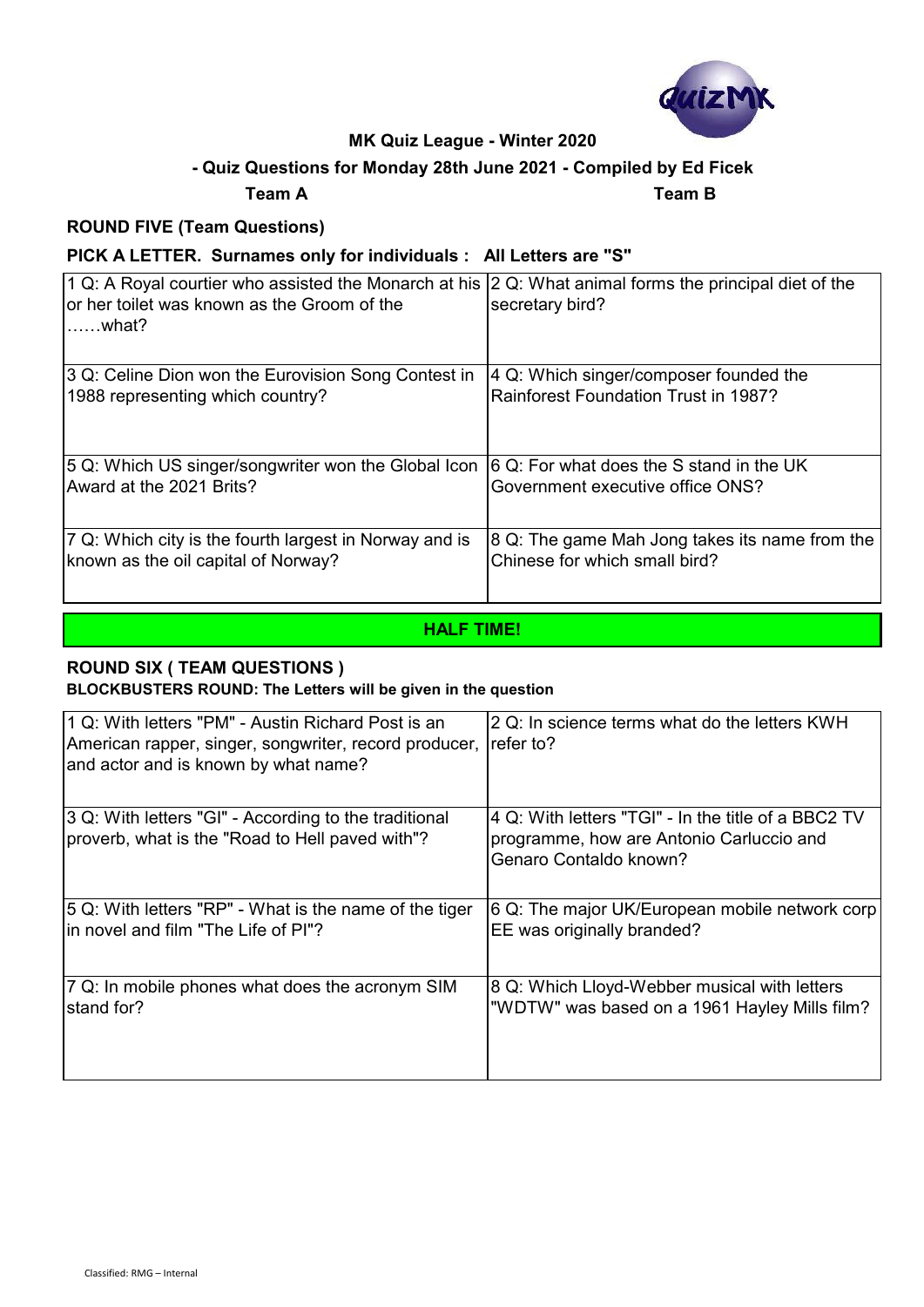



#### **- Quiz Questions for Monday 28th June 2021 - Compiled by Ed Ficek**

**Team A Team B**

#### **ROUND SEVEN THEME ROUND. This weeks theme is 2015**

| 1 Q: In 2015 the NASA probe New Horizons sent the first close                                                                          | 2 Q: An airliner from which Asian country disappeared                                                   |
|----------------------------------------------------------------------------------------------------------------------------------------|---------------------------------------------------------------------------------------------------------|
| up photos of which small body in the Solar System?                                                                                     | in January 2015 (It is still missing)?                                                                  |
| 3 Q: In which Midlands town on the River Trent and also on the<br>Fosse Way, did the National Civil War Centre open in Spring<br>2015? | 4 Q: In 2015 - Which team beat Aston Villa 4-0 in the<br>Mens FA Cup Final?                             |
| 5 Q: Who wrote the original music score for the 2015 film the                                                                          | 6 Q: In 2015 which city became the first UK city to                                                     |
| Hateful Eight his first complete western score for 35 years,                                                                           | introduce a voluntary tax for food/drink outlets on                                                     |
| winning a Golden Globe?                                                                                                                | sugar with 10p per drink with added sugar?                                                              |
| 7 Q: In 2015 - Which US golfer won the Masters & the US<br>Open?                                                                       | 8 Q: Who became the second-youngest Prime<br>Minister of Canada following the 2015 General<br>Election? |

#### **ROUND EIGHT**

## **INDIVIDUALS CHOICE ROUND - QM - READ CATEGORIES OUT TO PLAYERS TO BE CHOSEN**

### **The Categories are:-**

## **1 & 2 2021 Albums 3 & 4 Movie Subtitles 5 & 6 Poets 7 & 8 Mobile Phones** 1 Q: "Not your Muse" is a 2021 album by which female artist? 2 Q: "Sour" is a 2021 album by which female artist? 3 Q: Which 1997 action sequel starring Jason Patric was subtitled 'Cruise Control' ? 4 Q: Which 1999 animated movie has the subtitle 'Bigger, Longer & Uncut'? 5 Q: Give a year in the life of John Masefield? 6 Q: Give a year in the life of Alfred Tennyson? 7 Q: Which Mobile phone brand released the RAZR V3 in 2004? 8 Q: Which Mobile phone brand released the T28 in 1999 & K750 in 2005?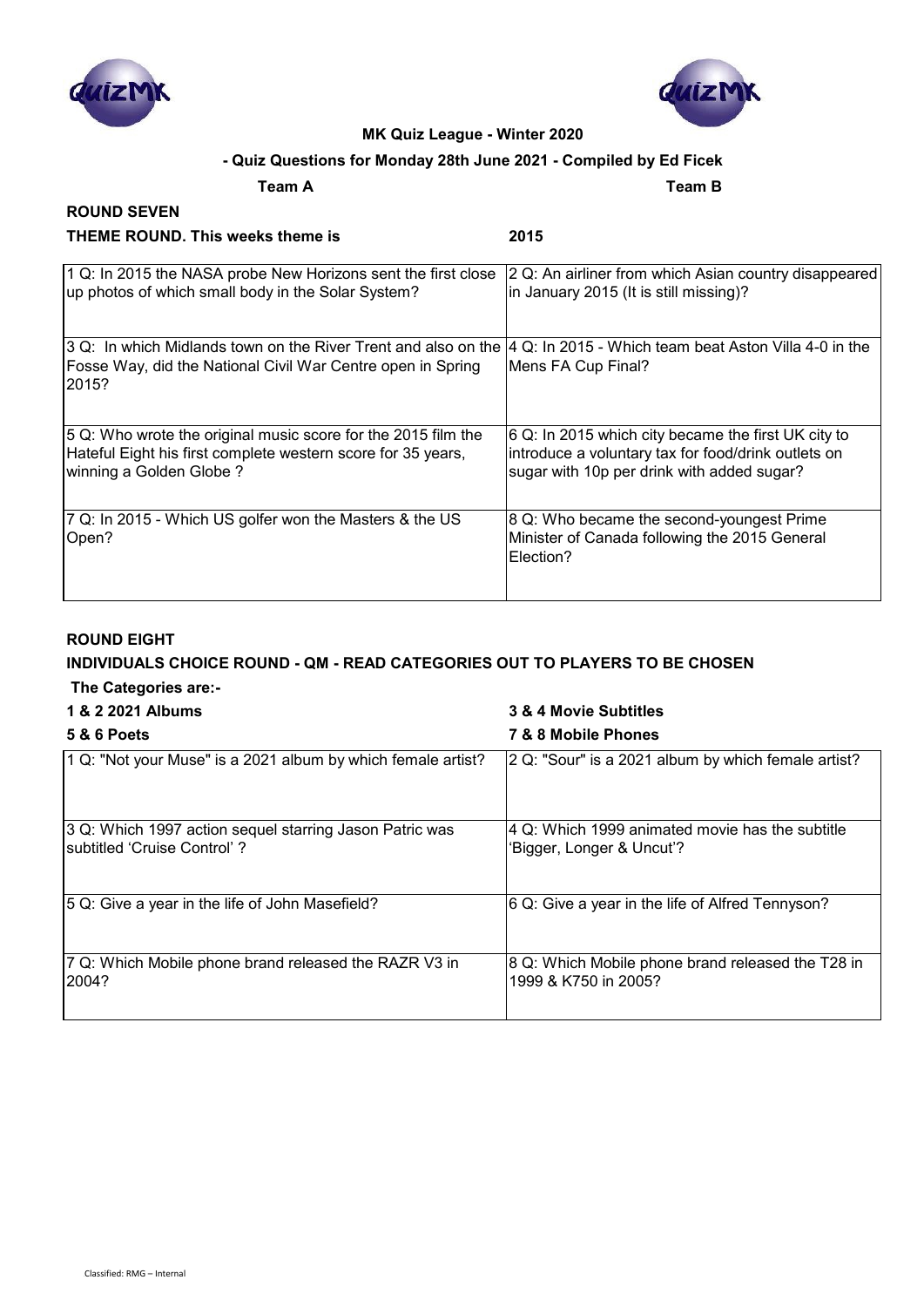



**Team A Team B - Quiz Questions for Monday 28th June 2021 - Compiled by Ed Ficek**

| <b>ROUND NINE</b>                                                                                                                         |                                                                                |
|-------------------------------------------------------------------------------------------------------------------------------------------|--------------------------------------------------------------------------------|
| <b>THEME ROUND. This weeks theme is</b>                                                                                                   | <b>Animals</b>                                                                 |
| 1 Q: Which animal comes in grey and timber<br>varieties?                                                                                  | 2 Q: Which animal lives in a drey and has Red<br>and Grey varieties in the UK? |
| 3 Q: Which animal is also known as an ounce?                                                                                              | 4 Q: Which animal is also known as a colugo?                                   |
| 5 Q: What type of animal is a "Markhor", the<br>Inational animal of Pakistan?                                                             | 6 Q: Which is the largest Asian antelope?                                      |
| 7 Q: What animal is the symbol of Hufflepuff<br>House in the Harry Potter books and films and is<br>the largest land carnivore in the UK? | 8 Q: Which animal represents a zoo on an<br>ordnance survey map?               |

## **ROUND TEN GENERAL KNOWLEDGE ROUND**

| 1 Q: The stage musical "Rent" is based on which                                                                                       | 2 Q: The stage musical "Miss Saigon" is based                                                                                                                                                                     |
|---------------------------------------------------------------------------------------------------------------------------------------|-------------------------------------------------------------------------------------------------------------------------------------------------------------------------------------------------------------------|
| Puccini Opera?                                                                                                                        | on which Puccini Opera?                                                                                                                                                                                           |
| 3 Q: The smallest falcon in the UK shares its                                                                                         | 4 Q: What type of Duck shares its name with a                                                                                                                                                                     |
| name with which mythological wizard?                                                                                                  | James Bond movie?                                                                                                                                                                                                 |
| 5 Q: What cocktail with two word name consists of<br>Gin, Grenadine, Egg White & Ice - And is also the<br>name of a variety of Apple? | 6 Q: What cocktail with two word name consists<br>of Vodka, Coffee Liqueur, Coke & Ice - And is<br>also the name of a breed of terrier although not<br>a true terrier, used in the 1940/ 50s as military<br>dogs? |
| 7 Q: Sweet like Candy, Cloud and REM are                                                                                              | 8 Q: Indi, Meow & Purr are perfume fragrances                                                                                                                                                                     |
| perfume fragances launched by which singer?                                                                                           | launched by which singer?                                                                                                                                                                                         |